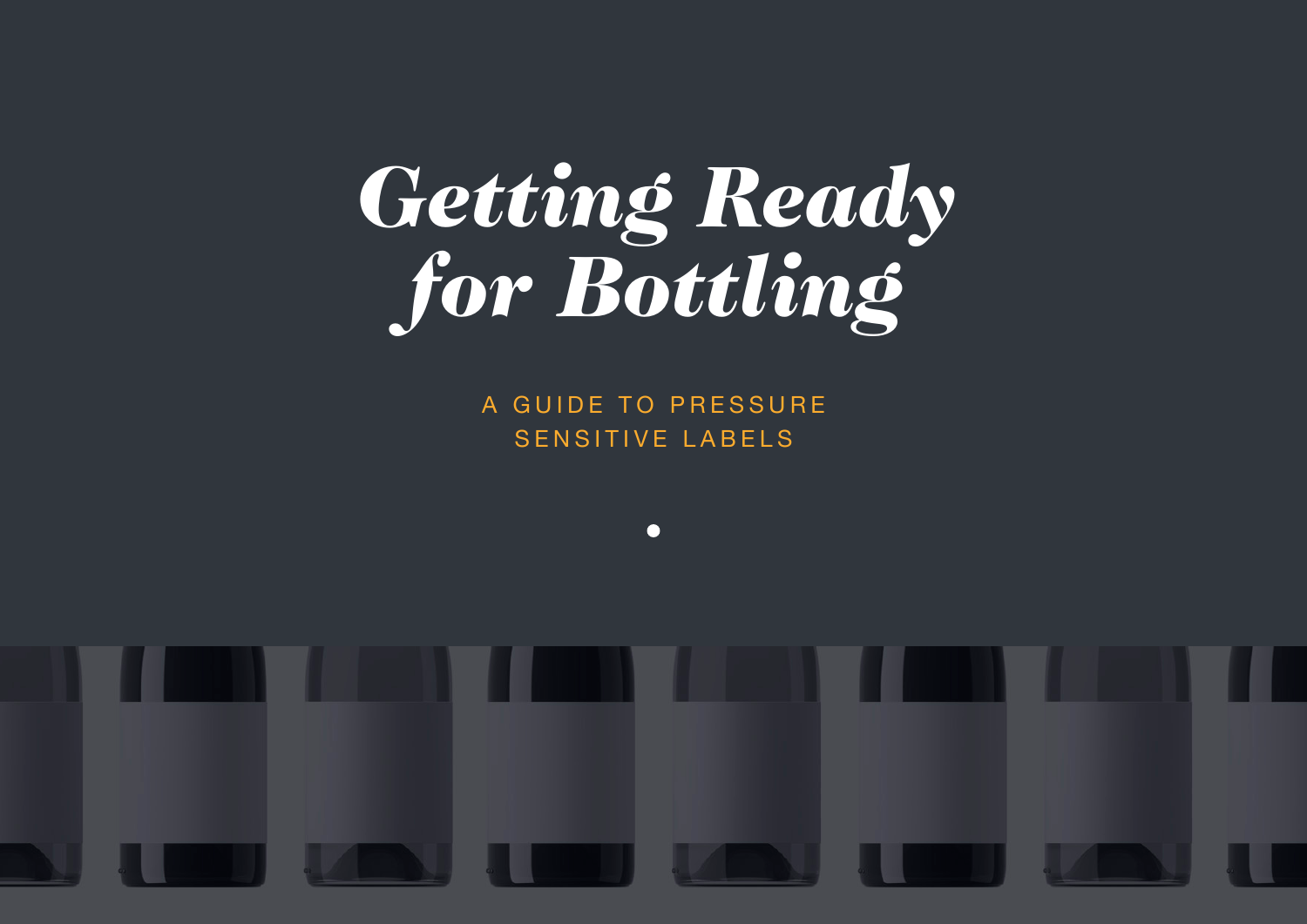#### <span id="page-1-0"></span>INTRODUCTION

# [BODY LABELS](#page-2-0) 3 [NECK LABELS](#page-6-0) 7 [MEDALS, BUTTONS AND STRIP LABELS 8](#page-7-0) [FOR DESIGNERS](#page-2-0) [FOR PRINTERS](#page-8-0)

| LABEL ROLLS – SPECIFICATIONS<br>AND INFORMATION REQUIRED<br>BY CONTRACT PACKAGERS | 9  |
|-----------------------------------------------------------------------------------|----|
| <b>OUALITY ASSURANCE TESTING</b>                                                  | 17 |
| <b>LABEL QUANTITY CALCULATION</b>                                                 | 18 |
| PACKAGING AND DELIVERY                                                            | 19 |
| PRICIPLES USED IN THE<br>SIZE ME UP™ APP                                          | 20 |

### **INTRODUCTION**

This Guide is for 750ml bottles and should be used in conjunction with the **[S](http://sizemeup.com.au/)ize Me Up**<sup>TM</sup> wine label size app during the design and concept stage to make sure label dimensions are favourable to the bottle chosen.



#### visit [www.sizemeup](http://www.sizemeup.com.au).com.au

Information in the Guide is set out in two sections.

**FOR DESIGNERS** sets out useful information for customers and label designers to consider when designing labels. For example, it includes the weight and types of paper that are favourable for wine labels.

**FOR PRINTERS** sets out technical information, such as the operational specifications for neck and body label rolls, their Feed/Unwind Direction etc.

This Guide has been prepared with the input from members of the [Wine Packagers of Australia Association](http://wpa.org.au/).

Size Me Up<sup>TM</sup> has been developed using the industry label sizing chart developed over many years and used as an indicator of label application reliability on common bottle sizes. Size Me Up™ does not guarantee application capability; rather it is a guide and tool to assist with design decisions, based on current industry knowledge. We encourage you to contact your contract packager to discuss your label requirements as they have experience and expertise in their mechanical capabilities and all aspects of label application.

#### References

AS 4833-2007 Pressure-sensitive labels for stock-paper, stock-plastic and general purpose use AS2313.4.3-2006 Printing properties – determining abrasive resistance FTM21 - FINAT Test Method No 21 – Ink Adhesion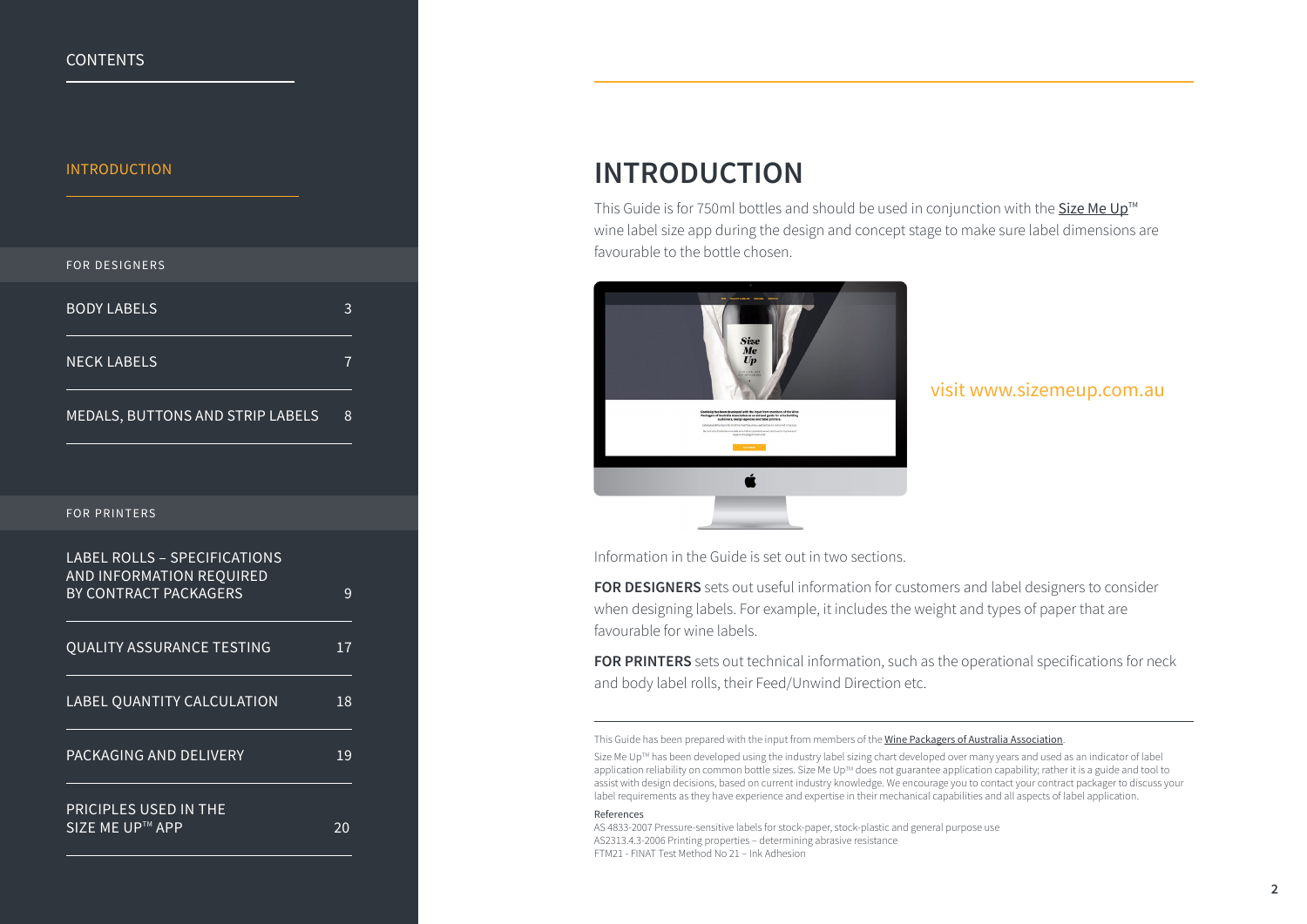#### <span id="page-2-0"></span>**[INTRODUCTION](#page-1-0) FOR DESIGNERS**

| <b>BODY LABELS</b>                                                                       | 3              |  |
|------------------------------------------------------------------------------------------|----------------|--|
| <b>NECK LABELS</b>                                                                       | $\overline{7}$ |  |
| MEDALS, BUTTONS AND STRIP LABELS                                                         | 8              |  |
|                                                                                          |                |  |
| <b>FOR PRINTERS</b>                                                                      |                |  |
| <b>LABEL ROLLS - SPECIFICATIONS</b><br>AND INFORMATION REQUIRED<br>BY CONTRACT PACKAGERS | 9              |  |
| <b>QUALITY ASSURANCE TESTING</b>                                                         | 17             |  |
| LABEL QUANTITY CALCULATION                                                               | 18             |  |
| PACKAGING AND DELIVERY                                                                   | 19             |  |
| <b>PRICIPLES USED IN THE</b><br>SIZE ME UP™ APP                                          | 20             |  |

### **BODY LABELS**

#### **SIZE AND PLACEMENT ON 750ML BOTTLE**

Visit [Size Me Up](http://www.sizemeup.com.au)<sup>™</sup>. This app has been developed to use at label concept stage. Choose a bottle from the drop down lists and key in the proposed label dimensions. It couldn't be easier. View how a front label will look on the bottle and, it gets better – you can also key in back label dimensions, view them both and print out. The base view shows the circumference of the bottle used by front and back labels.



visit [www.sizemeup](http://www.sizemeup.com.au).com.au

We understand there will be occasions where the desired dimensions of a label will be greater than what is recommended, so we suggest you contact the contract packager you will be using to bottle your product. They can collaborate with you to assess the label and make sure you are aware of the possible outcomes.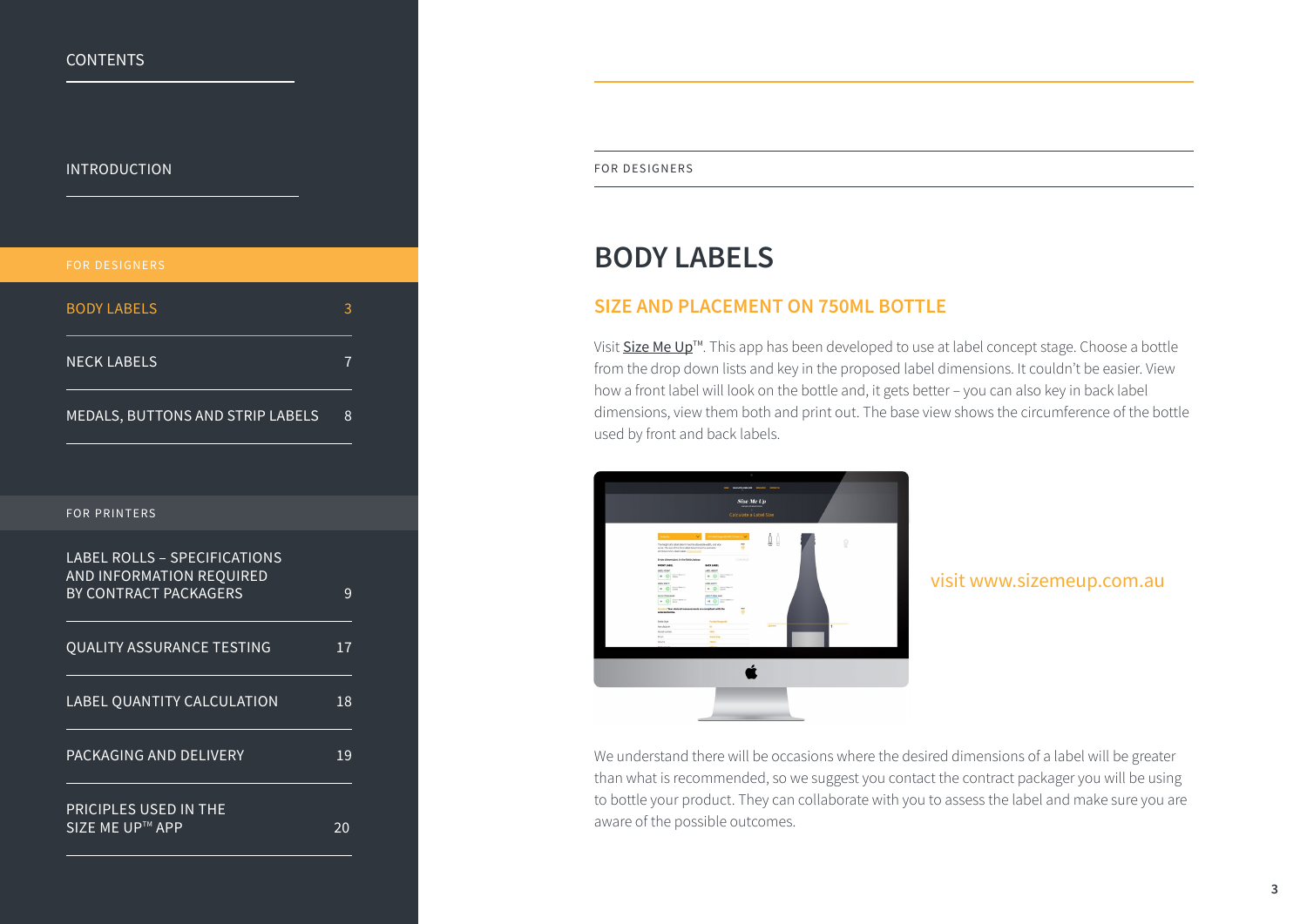#### [INTRODUCTION](#page-1-0)

| <b>FOR DESIGNERS</b> |  |
|----------------------|--|
|                      |  |
|                      |  |

| <b>BODY LABELS</b>                                                                       | 3  |  |
|------------------------------------------------------------------------------------------|----|--|
| <b>NECK LABELS</b>                                                                       | 7  |  |
| MEDALS, BUTTONS AND STRIP LABELS                                                         | 8  |  |
|                                                                                          |    |  |
| <b>FOR PRINTERS</b>                                                                      |    |  |
| <b>LABEL ROLLS - SPECIFICATIONS</b><br>AND INFORMATION REQUIRED<br>BY CONTRACT PACKAGERS | 9  |  |
| <b>QUALITY ASSURANCE TESTING</b>                                                         | 17 |  |
| LABEL QUANTITY CALCULATION                                                               | 18 |  |
| PACKAGING AND DELIVERY                                                                   | 19 |  |
| PRICIPLES USED IN THE<br>SIZE ME UP™ APP                                                 | 20 |  |

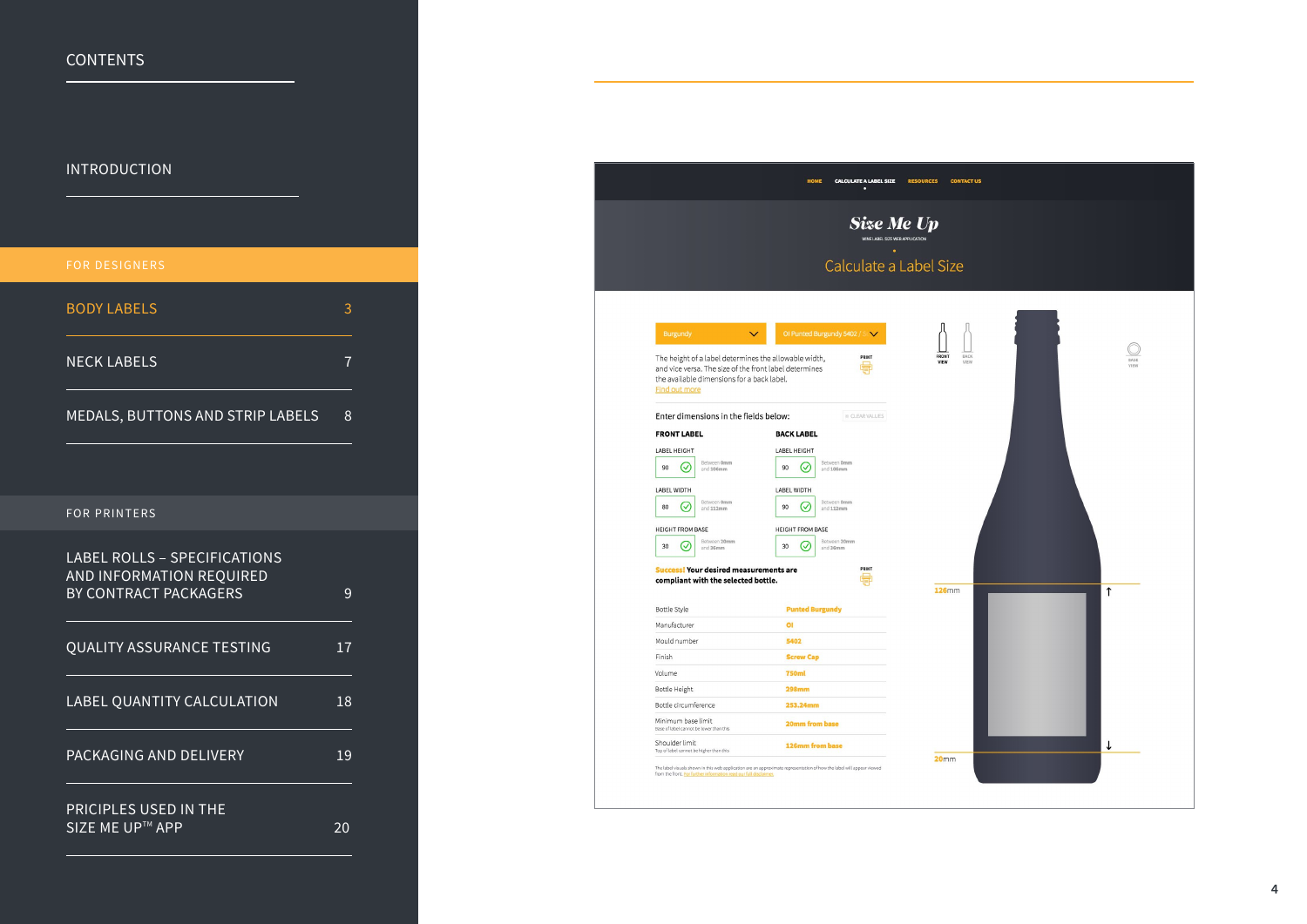#### [INTRODUCTION](#page-1-0)

| <b>FOR DESIGNERS</b>                                                                     |    |  |
|------------------------------------------------------------------------------------------|----|--|
| <b>BODY LABELS</b>                                                                       | 3  |  |
| <b>NECK LABELS</b>                                                                       | 7  |  |
| MEDALS, BUTTONS AND STRIP LABELS                                                         | 8  |  |
|                                                                                          |    |  |
| <b>FOR PRINTERS</b>                                                                      |    |  |
| <b>LABEL ROLLS - SPECIFICATIONS</b><br>AND INFORMATION REQUIRED<br>BY CONTRACT PACKAGERS | 9  |  |
| <b>QUALITY ASSURANCE TESTING</b>                                                         | 17 |  |
| LABEL QUANTITY CALCULATION                                                               | 18 |  |
| PACKAGING AND DELIVERY                                                                   | 19 |  |
| PRICIPLES USED IN THE<br>SIZE ME UP™ APP                                                 | 20 |  |

## **BODY LABELS**

#### **PAPER CHOICE, WEIGHT AND ADHESIVE QUALITIES**

#### **Paper stock**

The main types of paper stock used for wine labels are cast coated and open weave. Open weave paper is more absorbent so we recommend one with a low COBB\* value to reduce the risk of bubbling or lifting. It is also essential that the surface area of the paper stock is sufficiently sealed with moisture repelling varnish.

#### **Paper Weight and Adhesive Quality**

Recommended minimum 80gsm and maximum 135gsm. Permanent adhesives with high initial tack (bond) should be used and be compatible with condensation on glass.

#### **Paper stock for end use refrigeration**

Recommend paper stock with under laminate.

 $*$  calculated mass of water absorbed in a specified time by  $m<sup>2</sup>$  of material under specified conditions. Refer FINAT AUS/NZ standard 1301.411s;2004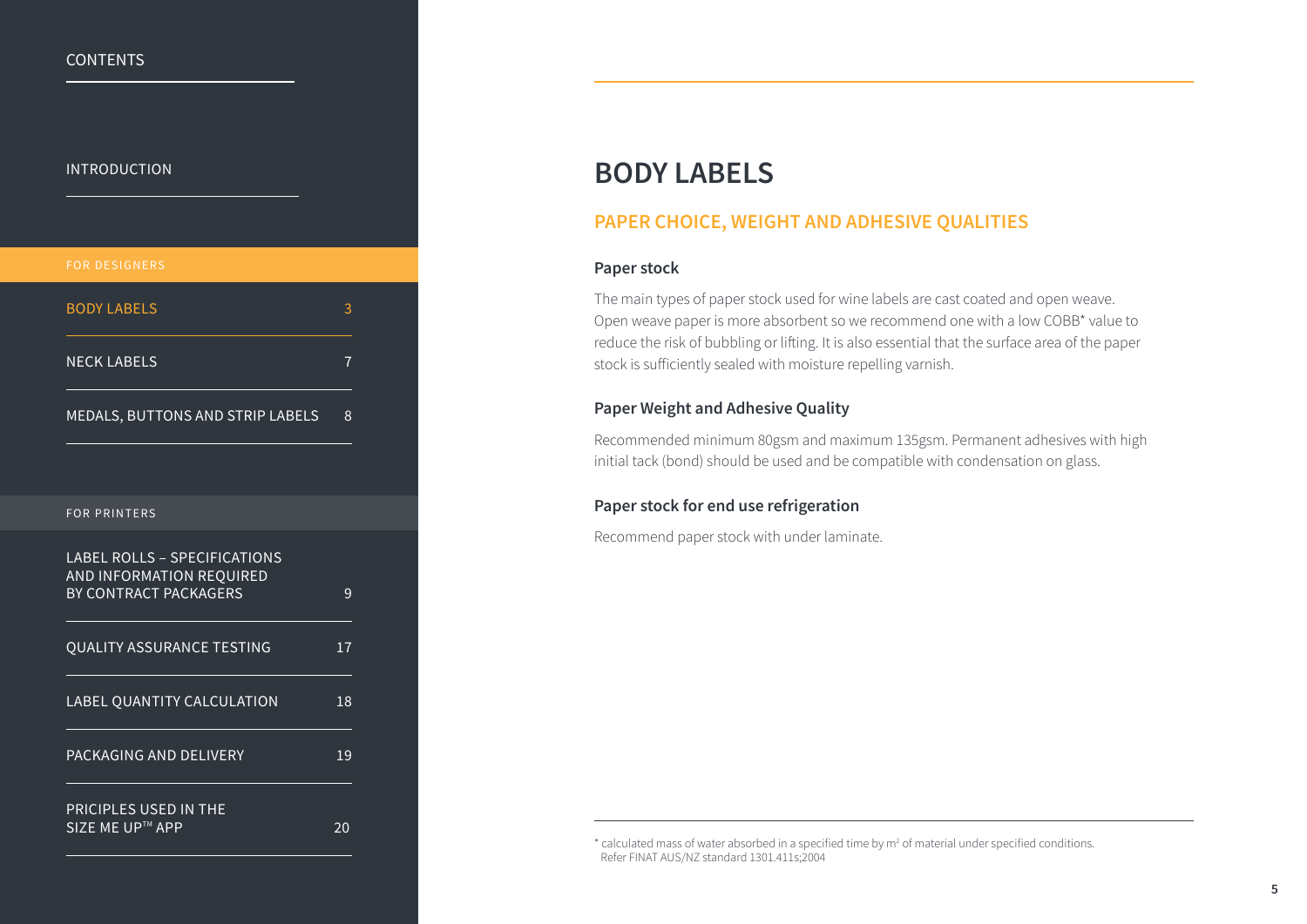#### [INTRODUCTION](#page-1-0)

| <b>FOR DESIGNERS</b>                                                                            |                |  |
|-------------------------------------------------------------------------------------------------|----------------|--|
| <b>BODY LABELS</b>                                                                              | 3              |  |
| <b>NECK LABELS</b>                                                                              | $\overline{7}$ |  |
| MEDALS, BUTTONS AND STRIP LABELS                                                                | 8              |  |
|                                                                                                 |                |  |
| <b>FOR PRINTERS</b>                                                                             |                |  |
| <b>LABEL ROLLS - SPECIFICATIONS</b><br><b>AND INFORMATION REQUIRED</b><br>BY CONTRACT PACKAGERS | 9              |  |
| <b>QUALITY ASSURANCE TESTING</b>                                                                | 17             |  |
| LABEL QUANTITY CALCULATION                                                                      | 18             |  |
| PACKAGING AND DELIVERY                                                                          | 19             |  |
| PRICIPLES USED IN THE<br>SIZE ME UP™ APP                                                        | 20             |  |

### **BODY LABELS**

#### **EMBELLISHMENTS**

Embellishments are design features that are used to create textures in a label, for example embossing or debossing. Depending upon the depth of impression and area covered, these can create an uneven or irregular adhesive surface on the back of the label. This impacts on the label's ability to bond evenly to the glass when being applied on automated bottling lines. The result can appear as bubbling or creasing of the label after application. This allows ingress of moisture that can exacerbate lifting and bubbling.

#### **Graining Pattern**

Labels that have an all-over graining pattern must have a minimum 3mm emboss free zone measured from each label edge to aid adhesion and help prevent label lifting from the glass. In our experience label lifting becomes evident post bottling. This allows ingress of moisture that can exacerbate lifting and bubbling.

#### **Foil Stamping**

Foil stamping can stiffen that area of the label, creating an uneven or irregular adhesive surface on the back of the label. This impacts on the label's ability to bond evenly to the glass when being applied on automated bottling lines. The result can appear as bubbling or creasing of the label after application. This allows ingress of moisture that can exacerbate lifting and bubbling.

#### **Metallised labels**

Reflective metallised labels or those with a high gloss finish will highlight all minor irregularities in the glass surface, for example, bottle seams.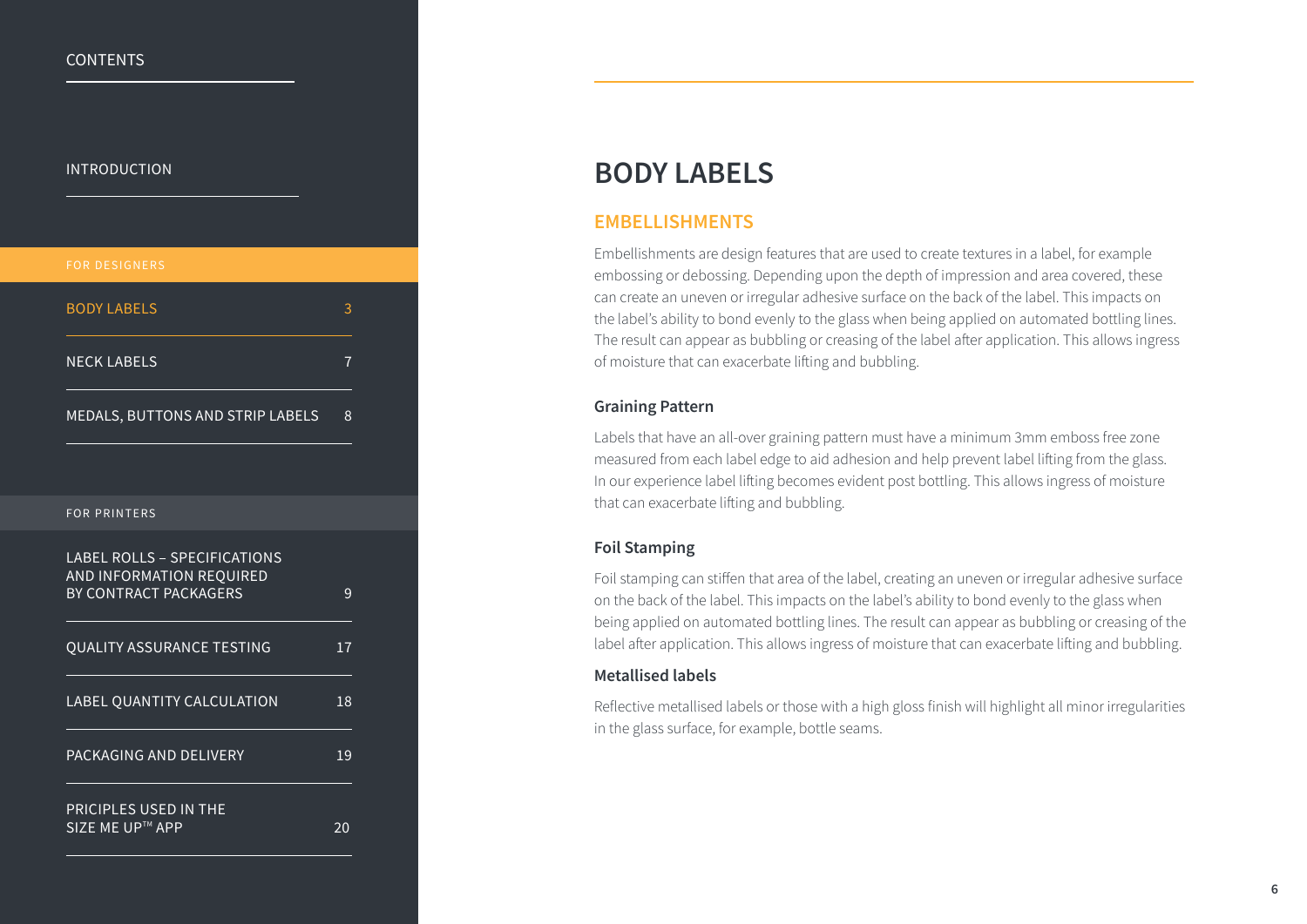#### <span id="page-6-0"></span>[INTRODUCTION](#page-1-0)

| <b>FOR DESIGNERS</b>                                                                     |                |  |
|------------------------------------------------------------------------------------------|----------------|--|
| <b>BODY LABELS</b>                                                                       | 3              |  |
| <b>NECK LABELS</b>                                                                       | 7              |  |
| MEDALS, BUTTONS AND STRIP LABELS                                                         | $\overline{8}$ |  |
|                                                                                          |                |  |
| <b>FOR PRINTERS</b>                                                                      |                |  |
| <b>LABEL ROLLS - SPECIFICATIONS</b><br>AND INFORMATION REQUIRED<br>BY CONTRACT PACKAGERS | 9              |  |
| <b>QUALITY ASSURANCE TESTING</b>                                                         | 17             |  |
| LABEL QUANTITY CALCULATION                                                               | 18             |  |
| PACKAGING AND DELIVERY                                                                   | 19             |  |
| PRICIPLES USED IN THE<br>SIZE ME UP™ APP                                                 | 20             |  |

# **NECK LABELS**

#### **SIZE AND PLACEMENT ON 750ML BOTTLE**

It is the label designer's responsibility to shape and size neck labels taking into consideration the choice of bottle, bottle neck shape and closure being used (screw cap, crown seal or sparkling hood). For sparkling wine, it is important to know the length of hood being applied ie 122mm or 80mm.

A reverse glue flap (RGF) of minimum 15mm, free of varnish with smaller non inked area on left hand side of the under lapped label area is required to aid adhesion.



[Click here](http://sizemeup.com.au/uploads/resources/WPA_Neck_Dielines.pdf) for full size label templates.

A mock up label drawn to scale in pdf format showing dimensions and placement on the bottle being used should be given to the contract packager to ensure correct fit and placement for application on automated bottling lines.

#### **PAPER CHOICE, WEIGHT AND ADHESIVE**

#### **Paper stock**

Neck labels require a low memory, cast coated or machine coated face stock.

#### **Paper weight and adhesive**

Recommend 60-80gsm with an aggressive adhesive and high initial tack. The most commonly used and guaranteed by the supplier is 80gsm cast gloss.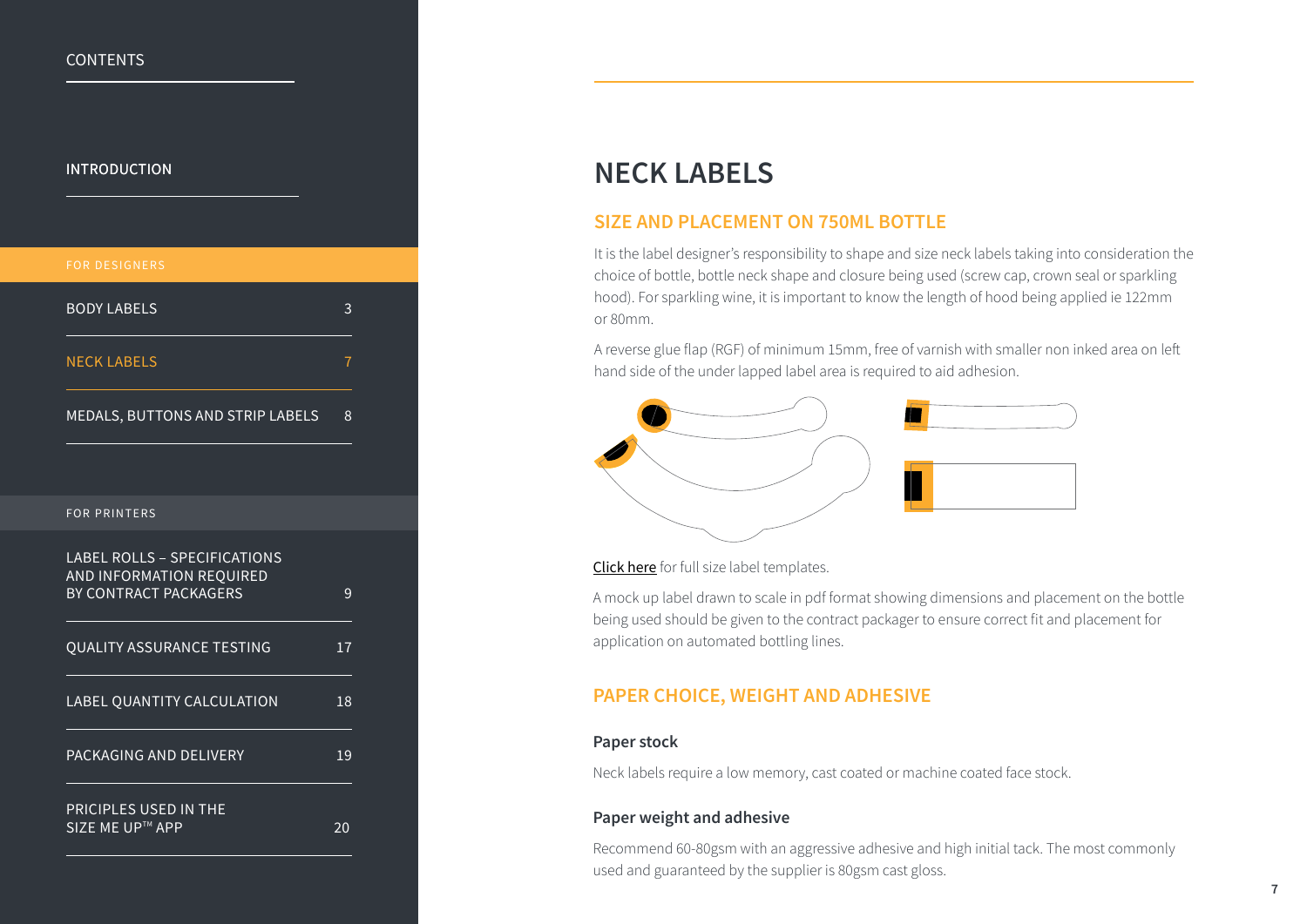#### <span id="page-7-0"></span>[INTRODUCTION](#page-1-0)

# [BODY LABELS](#page-2-0) 3 [NECK LABELS](#page-6-0) 7 MEDALS, BUTTONS AND STRIP LABELS 8 [LABEL ROLLS – SPECIFICATIONS](#page-8-0)  [AND INFORMATION REQUIRED](#page-8-0)  [BY CONTRACT PACKAGERS 9](#page-8-0) [QUALITY ASSURANCE TESTING 17](#page-16-0) [LABEL QUANTITY CALCULATION 18](#page-17-0) [PACKAGING AND DELIVERY 19](#page-18-0) [PRICIPLES USED IN THE](#page-19-0)  SIZE ME UP™ APP 20 [FOR PRINTERS](#page-8-0)

# **MEDALS, BUTTONS AND STRIP LABELS**

Due to the restrictions on where medals and buttons can be placed within the label panel, we recommend that positioning of these is discussed with your contract packager. This should be done well in advance of the bottling date to ensure they can achieve the desired position when running on their automated bottling line.

The  $Size$  Me  $Up^m$  app can assist by keying in the dimensions of your front label and using the yellow guide lines.

Hand labeling of a medal or button is an option where the required position cannot be applied on automated bottling lines. Strip labels are usually applied by hand post bottling. Tax strips or over strips are applied over the closure by hand post bottling.

#### **HOW MANY LABELS CAN BE APPLIED ON A BOTTLE**

Most automated bottling lines can apply a maximum of four labels per bottle:

#### Example:

3 front labels (front, neck and medal) and 1 back label

2 front labels (front and medal) and two back labels





**8**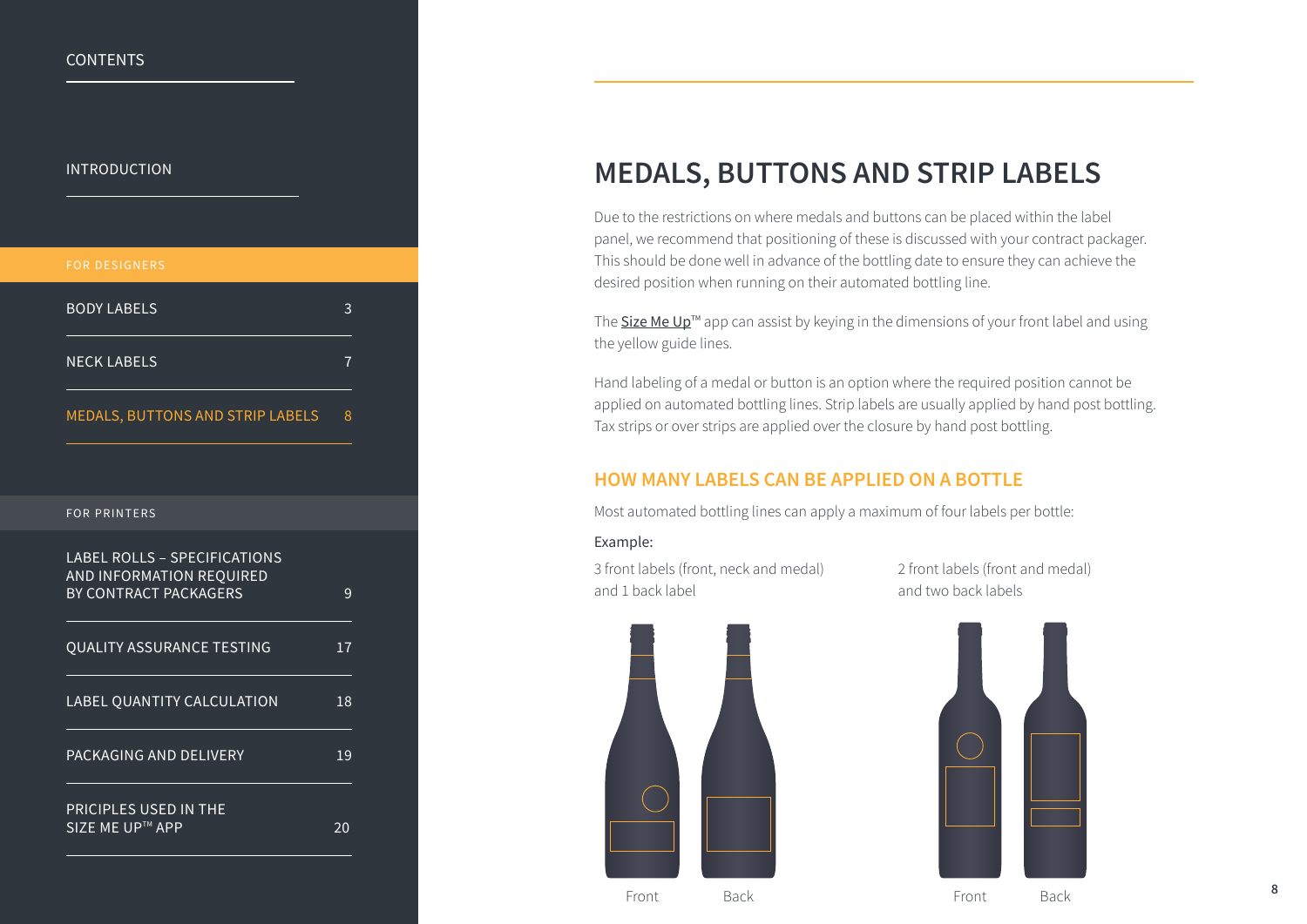# <span id="page-8-0"></span>[INTRODUCTION](#page-1-0) [BODY LABELS](#page-2-0) 3 [NECK LABELS](#page-6-0) 7 [MEDALS, BUTTONS AND STRIP LABELS 8](#page-7-0) LABEL ROLLS – SPECIFICATIONS AND INFORMATION REQUIRED BY CONTRACT PACKAGERS 9 [QUALITY ASSURANCE TESTING 17](#page-16-0) [LABEL QUANTITY CALCULATION 18](#page-17-0) [PACKAGING AND DELIVERY 19](#page-18-0) [PRICIPLES USED IN THE](#page-19-0)  SIZE ME UP™ APP 20 [FOR DESIGNERS](#page-2-0) FOR PRINTERS

FOR PRINTERS

# **LABEL ROLLS – SPECIFICATIONS AND INFORMATION REQUIRED BY CONTRACT PACKAGERS**

### **FINAL ARTWORK**

For each label, an electronic copy of approved and final artwork to be supplied in pdf format containing the following information:

| Colour     |  | Die Gap     |  | Adhesive |
|------------|--|-------------|--|----------|
| Label Size |  | Paper Stock |  |          |

If paper stock is not noted on the pdf then a Quality Assurance report to state this information should be provided.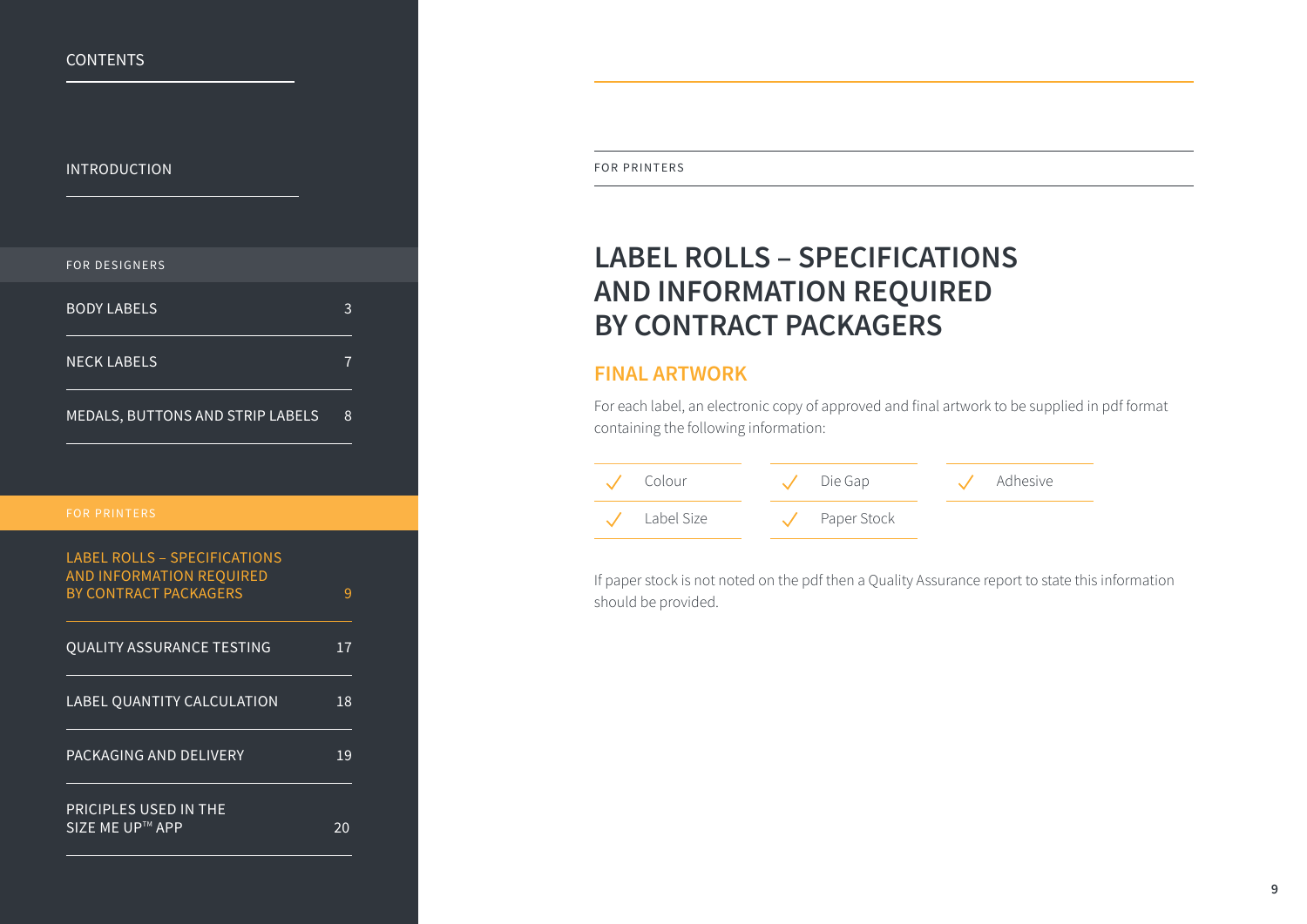| <b>FOR DESIGNERS</b>                                                                                   |    |  |
|--------------------------------------------------------------------------------------------------------|----|--|
| <b>BODY LABELS</b>                                                                                     | 3  |  |
| <b>NECK LABELS</b>                                                                                     | 7  |  |
| MEDALS, BUTTONS AND STRIP LABELS                                                                       | 8  |  |
|                                                                                                        |    |  |
| <b>FOR PRINTERS</b>                                                                                    |    |  |
| <b>LABEL ROLLS - SPECIFICATIONS</b><br><b>AND INFORMATION REQUIRED</b><br><b>BY CONTRACT PACKAGERS</b> | 9  |  |
| <b>QUALITY ASSURANCE TESTING</b>                                                                       | 17 |  |
| LABEL QUANTITY CALCULATION                                                                             | 18 |  |
| PACKAGING AND DELIVERY                                                                                 | 19 |  |
| PRICIPLES USED IN THE<br>SIZE ME UP™ APP                                                               | 20 |  |

#### **[INTRODUCTION](#page-1-0) FRONT & BACK LABELS**

| Front and back labels must be supplied on different rolls                                                                                                                                       |
|-------------------------------------------------------------------------------------------------------------------------------------------------------------------------------------------------|
| All label rolls to be supplied as industrial standard unwind left hand lead (refer diagram)                                                                                                     |
| Label roll size maximum dimension 380mm (refer diagram) or minimum 2,000<br>labels per roll                                                                                                     |
| Maximum label roll weight 8kg and individual carton weight no great than 16kg                                                                                                                   |
| Labels printed on polypropylene labels or 'clear on clear' should incorporate a solid line of<br>colour or a feature to use for optically 'spotting' the label gap (refer diagram)              |
| PET webbing is recommended to reduce breaks during labelling on automated bottling lines                                                                                                        |
| The distance between labels (die gap) on the webbing must be consistent across all label rolls<br>(min 3mm max 15mm) to assist with satisfactory label application on automated bottling lines. |
| The PET webbing height must be greater than the size of the label. We recommend a margin<br>minimum of 2mm and maximum 5mm (with a variation of no more than +/-0.25mm across<br>the label run  |
| All label converting waste (eg matrix waste) must be removed from webbing ready for<br>automated application                                                                                    |
| Core width 76mm I.D. The height of the core to be 2mm less than webbing height ie core must<br>not protrude (refer diagram)                                                                     |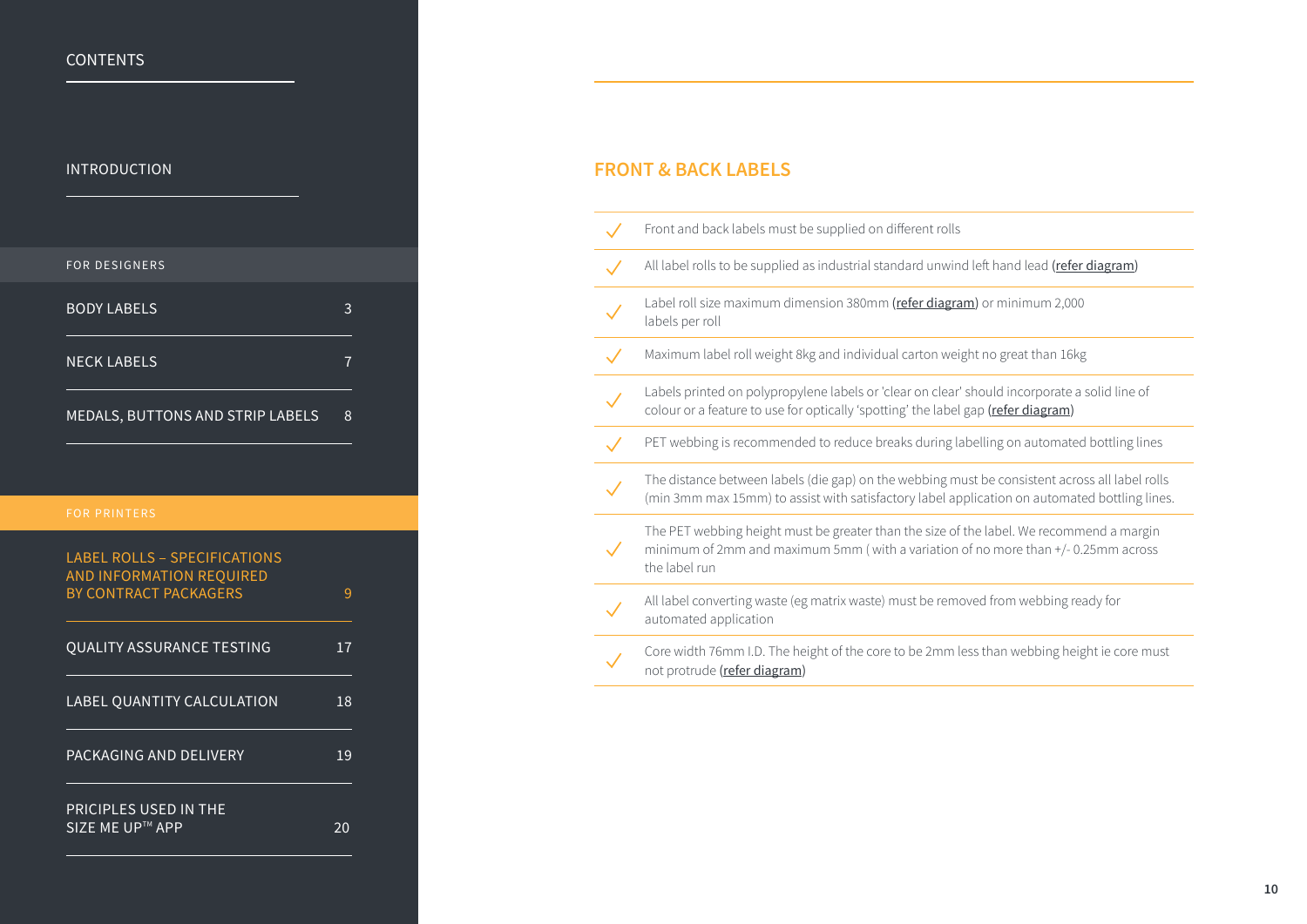| <b></b>                                                                                                |    |  |
|--------------------------------------------------------------------------------------------------------|----|--|
|                                                                                                        |    |  |
| <b>FOR DESIGNERS</b>                                                                                   |    |  |
| <b>BODY LABELS</b>                                                                                     | 3  |  |
| <b>NECK LABELS</b>                                                                                     | 7  |  |
| <b>MEDALS, BUTTONS AND STRIP LABELS</b>                                                                | 8  |  |
|                                                                                                        |    |  |
| <b>FOR PRINTERS</b>                                                                                    |    |  |
| <b>LABEL ROLLS - SPECIFICATIONS</b><br><b>AND INFORMATION REQUIRED</b><br><b>BY CONTRACT PACKAGERS</b> | 9  |  |
| <b>OUALITY ASSURANCE TESTING</b>                                                                       | 17 |  |
| LABEL QUANTITY CALCULATION                                                                             | 18 |  |
| PACKAGING AND DELIVERY                                                                                 | 19 |  |
| PRICIPLES USED IN THE<br>SIZE ME UP™ APP                                                               | 20 |  |

#### [INTRODUCTION](#page-1-0) **NECK LABELS**

| Neck labels must be supplied on same roll                                                                                                                                                       |
|-------------------------------------------------------------------------------------------------------------------------------------------------------------------------------------------------|
| All label rolls to be supplied as industrial standard unwind left hand lead (refer diagram)                                                                                                     |
| Label roll size maximum dimension 300mm (refer diagram) or minimum 2,000<br>labels per roll                                                                                                     |
| Maximum label roll weight 8kg and individual carton weight no great than 16kg                                                                                                                   |
| PET webbing is recommended to reduce breaks during labelling on automated bottling lines                                                                                                        |
| The distance between labels (die gap) on the webbing must be consistent across all label rolls<br>(min 3mm max 15mm) to assist with satisfactory label application on automated bottling lines. |
| The PET webbing height must be greater than the size of the label. We recommend a margin<br>minimum of 2mm and maximum 5mm (with a variation of no more than +/-0.25mm across<br>the label run  |
| All label converting waste (eg matrix waste) must be removed from webbing ready for<br>automated application                                                                                    |
| Core width 76mm I.D. The height of the core to be 2mm less than webbing height ie core must not<br>protrude (refer diagram)                                                                     |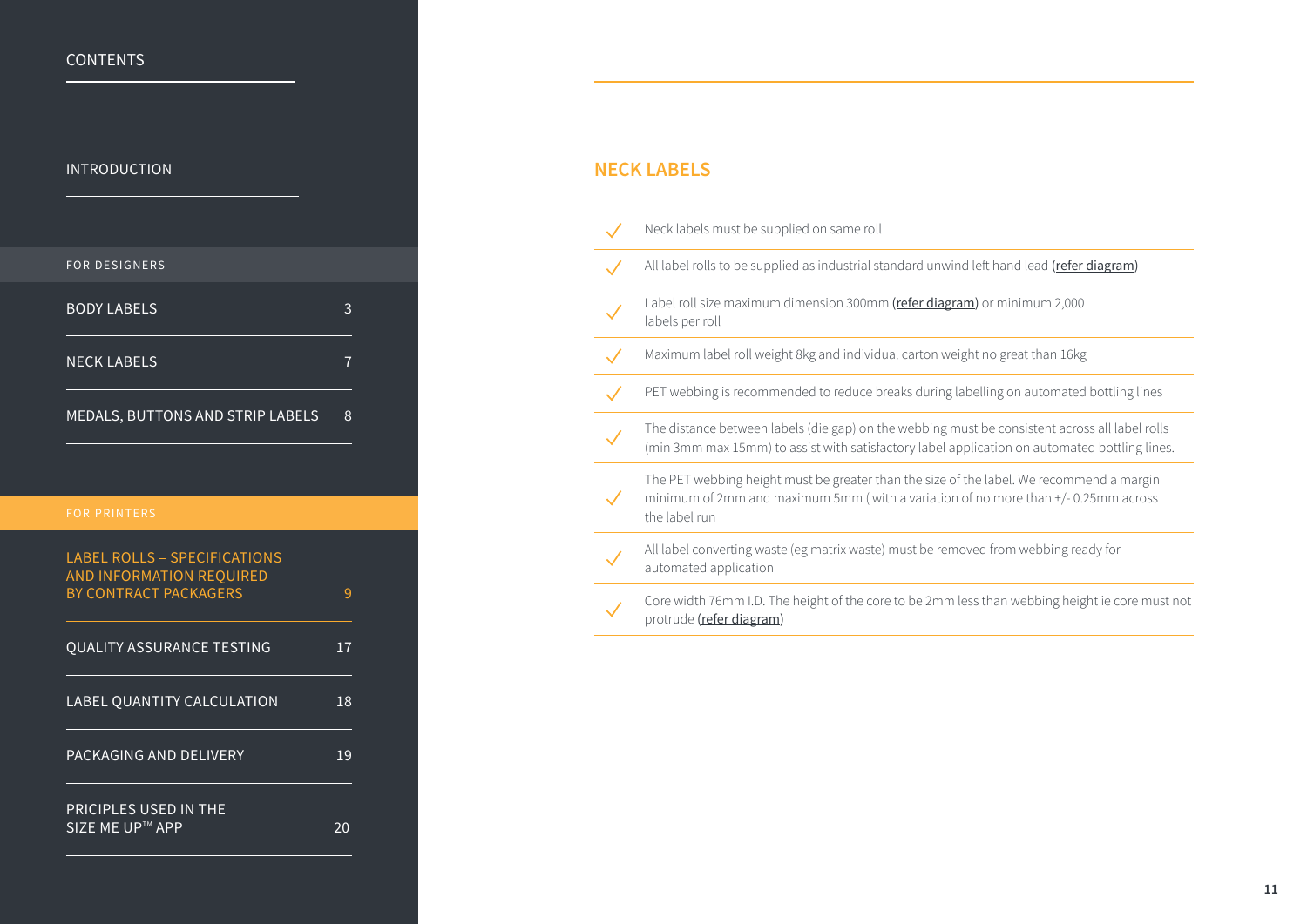[INTRODUCTION](#page-1-0)

| <b>FOR DESIGNERS</b>                                            |                       |                                       |
|-----------------------------------------------------------------|-----------------------|---------------------------------------|
| <b>BODY LABELS</b>                                              | 3                     |                                       |
| <b>NECK LABELS</b>                                              | $\overline{7}$        |                                       |
|                                                                 | 8                     |                                       |
|                                                                 |                       |                                       |
| <b>FOR PRINTERS</b>                                             |                       |                                       |
| <b>LABEL ROLLS - SPECIFICATIONS</b><br>AND INFORMATION REQUIRED |                       |                                       |
|                                                                 |                       |                                       |
| <b>QUALITY ASSURANCE TESTING</b>                                | 17                    |                                       |
| LABEL QUANTITY CALCULATION                                      | 18                    |                                       |
| PACKAGING AND DELIVERY                                          | 19                    |                                       |
|                                                                 |                       |                                       |
|                                                                 | BY CONTRACT PACKAGERS | MEDALS, BUTTONS AND STRIP LABELS<br>9 |

#### **MEDAL & BUTTON LABELS**

In our experience, medal and button labels are usually applied automatically at the same time as front and back labels. The SizeMeUp™ app should be used as a guide to placement of medal and button labels in context with the front label. Assessment of the exact placement of the medal or button should be done by the company that is bottling and labelling your wine.

Medal and button labels cannot be mixed on a roll. Each type must be supplied on individual rolls  $\cdot$  / All label rolls to be supplied as industrial standard unwind left hand lead [\(refer diagram\)](#page-15-0) Label roll size outer dimension 300mm per roll  $\checkmark$ Maximum label roll weight 8kg and individual carton weight no great than 16kg PET webbing is recommended to reduce breaks during labelling on automated bottling lines The distance between labels (die gap) on the webbing must be consistent across all label rolls (min 3mm max 15mm) to assist with satisfactory label application on automated bottling lines. The PET webbing height must be greater than the size of the label. We recommend a margin minimum of 2mm and maximum 5mm ( with a variation of no more than +/- 0.25mm across the label run All label converting waste (eg matrix waste) must be removed from webbing ready for automated application Core width 76mm I.D. The height of the core to be 2mm less than webbing height ie core must not protrude ([refer diagram\)](#page-15-0)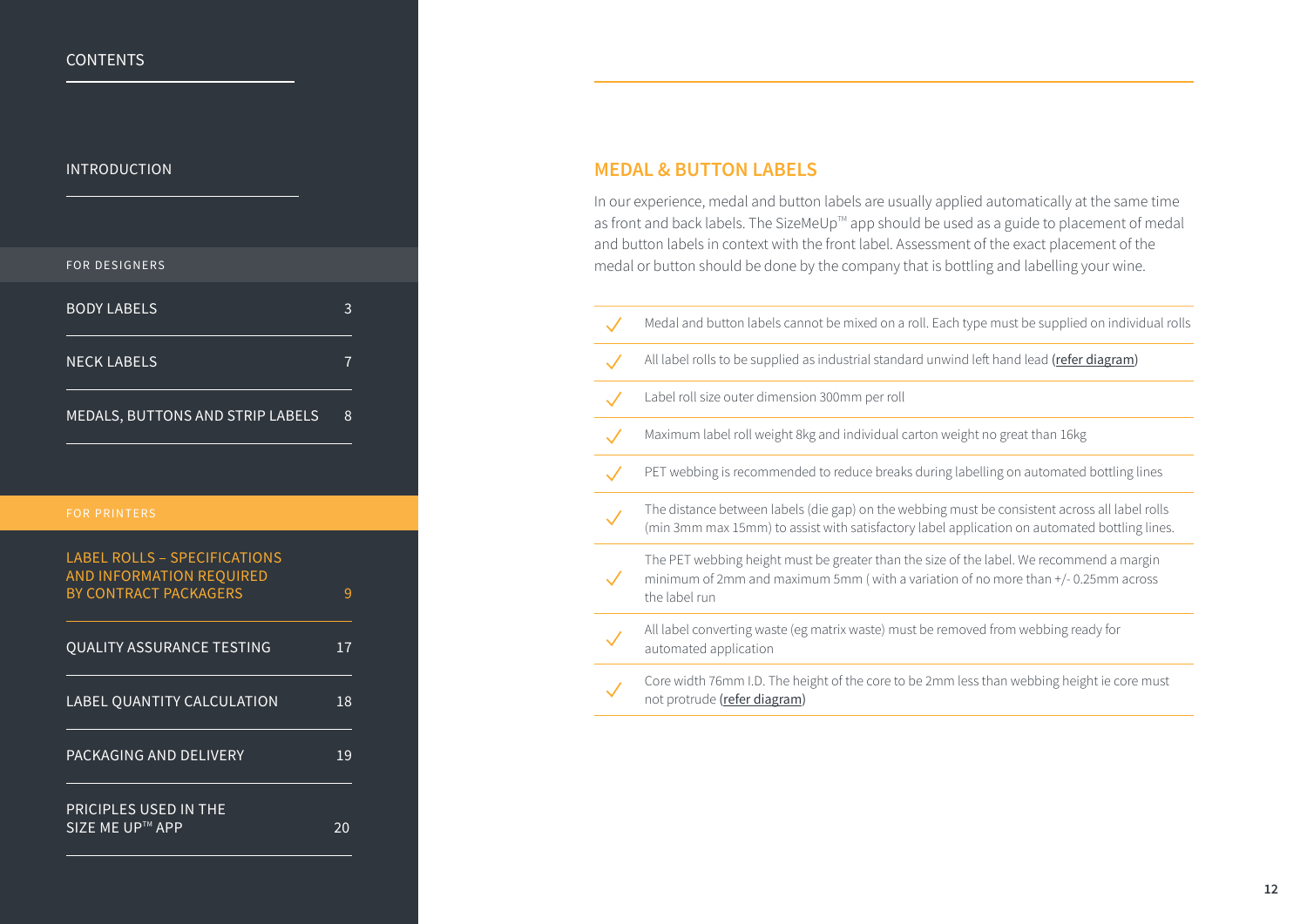[INTRODUCTION](#page-1-0)

| <b>FOR DESIGNERS</b>                                                                     |    |  |
|------------------------------------------------------------------------------------------|----|--|
| <b>BODY LABELS</b>                                                                       | 3  |  |
| <b>NECK LABELS</b>                                                                       | 7  |  |
| MEDALS, BUTTONS AND STRIP LABELS                                                         | 8  |  |
|                                                                                          |    |  |
| <b>FOR PRINTERS</b>                                                                      |    |  |
| <b>LABEL ROLLS - SPECIFICATIONS</b><br>AND INFORMATION REQUIRED<br>BY CONTRACT PACKAGERS | 9  |  |
| <b>QUALITY ASSURANCE TESTING</b>                                                         | 17 |  |
| LABEL QUANTITY CALCULATION                                                               | 18 |  |
| PACKAGING AND DELIVERY                                                                   | 19 |  |
| <b>PRICIPLES USED IN THE</b><br>SIZE ME UP™ APP                                          | 20 |  |

#### **STRIP LABELS**

In our experience, strip labels with import/export information are usually applied to stock that has been labelled previously. These are usually applied by hand, placed on or below the existing back label. There is also the 'Tax Strip' or 'Over Label' that is applied by hand over the closure post bottling.

|              | Strip labels must be supplied on their own roll and not mixed with any other label                                                                                                              |
|--------------|-------------------------------------------------------------------------------------------------------------------------------------------------------------------------------------------------|
| $\checkmark$ | All label rolls to be supplied as industrial standard unwind left hand lead (refer diagram)                                                                                                     |
|              | Label roll size maximum dimension 300mm (refer diagram) or minimum 2,000 labels per roll                                                                                                        |
| $\checkmark$ | Maximum label roll weight 8kg and individual carton weight no greater than 16kg                                                                                                                 |
|              | PET webbing is recommended to reduce breaks during labelling on automated bottling lines                                                                                                        |
|              | The distance between labels (die gap) on the webbing must be consistent across all label rolls<br>(min 3mm max 15mm) to assist with satisfactory label application on automated bottling lines. |
|              | PET webbing height must be greater than the height of the label. We recommend a margin<br>minimum of 2mm and maximum 5mm (with a variation of no more than +/-0.25mm across<br>the label run)   |
|              | All label converting waste (eg matrix waste) must be removed from webbing ready for<br>automated application                                                                                    |
|              | Core width 76mm I.D. The height of the core to be 2mm less than webbing height ie core must<br>not protrude (refer diagram)                                                                     |
|              | Importer/Exporter strips minimum height 12mm, placed on or below back label                                                                                                                     |
|              |                                                                                                                                                                                                 |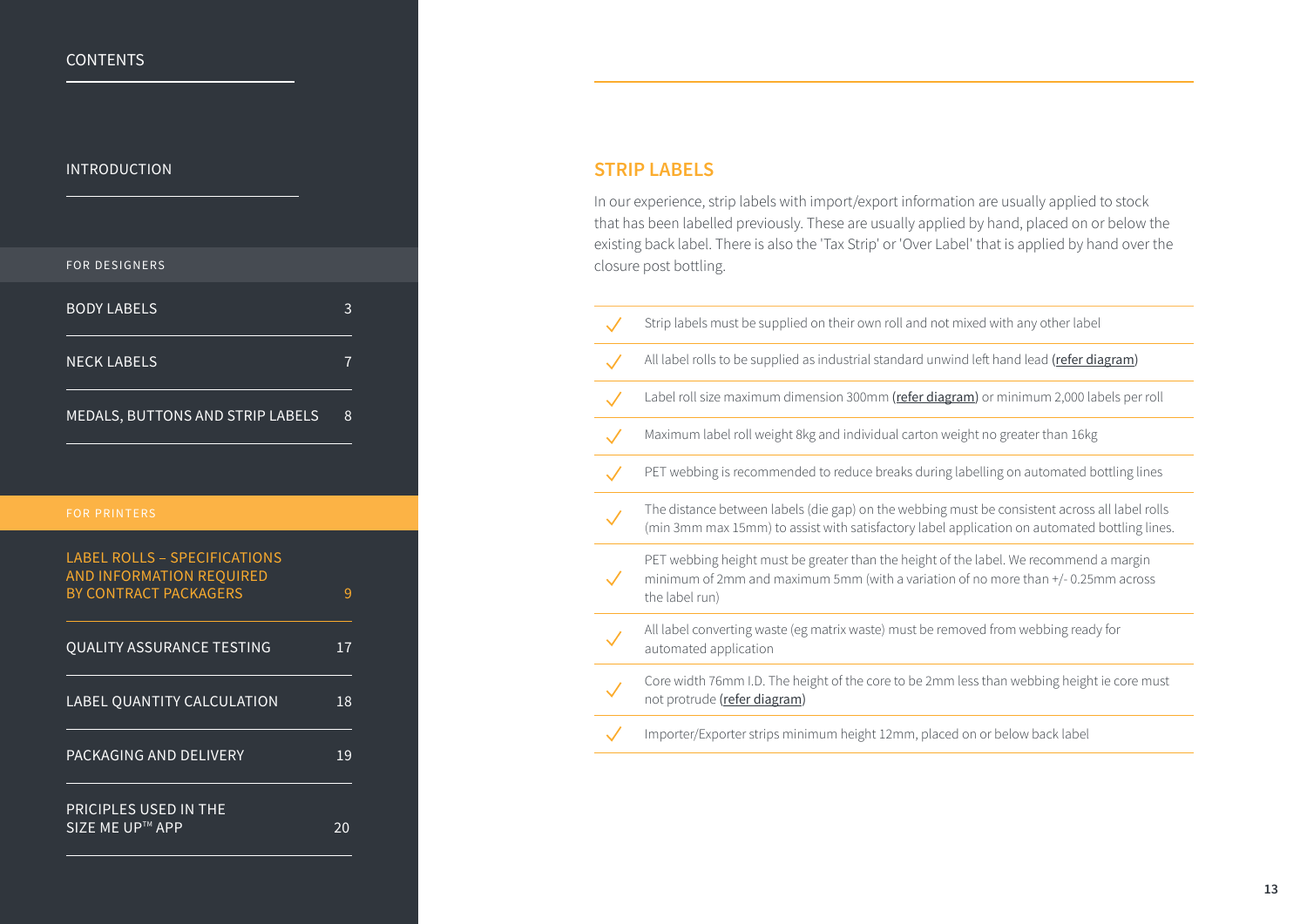<span id="page-13-0"></span>[INTRODUCTION](#page-1-0)

| <b>!!\! !\♡</b> DVU ! IVI\                                                                             |    |  |
|--------------------------------------------------------------------------------------------------------|----|--|
|                                                                                                        |    |  |
| <b>FOR DESIGNERS</b>                                                                                   |    |  |
| <b>BODY LABELS</b>                                                                                     | 3  |  |
| <b>NECK LABELS</b>                                                                                     | 7  |  |
| MEDALS, BUTTONS AND STRIP LABELS                                                                       | 8  |  |
|                                                                                                        |    |  |
| <b>FOR PRINTERS</b>                                                                                    |    |  |
| <b>LABEL ROLLS - SPECIFICATIONS</b><br><b>AND INFORMATION REQUIRED</b><br><b>BY CONTRACT PACKAGERS</b> | 9  |  |
| <b>QUALITY ASSURANCE TESTING</b>                                                                       | 17 |  |
| LABEL QUANTITY CALCULATION                                                                             | 18 |  |
| PACKAGING AND DELIVERY                                                                                 | 19 |  |
| PRICIPLES USED IN THE<br>SIZE ME UP™ APP                                                               | 20 |  |

#### **BODY LABEL ROLL SPECIFICATIONS**

Maximum Weight of Label Roll = 8kg Maximum Weight of Carton = 16kg

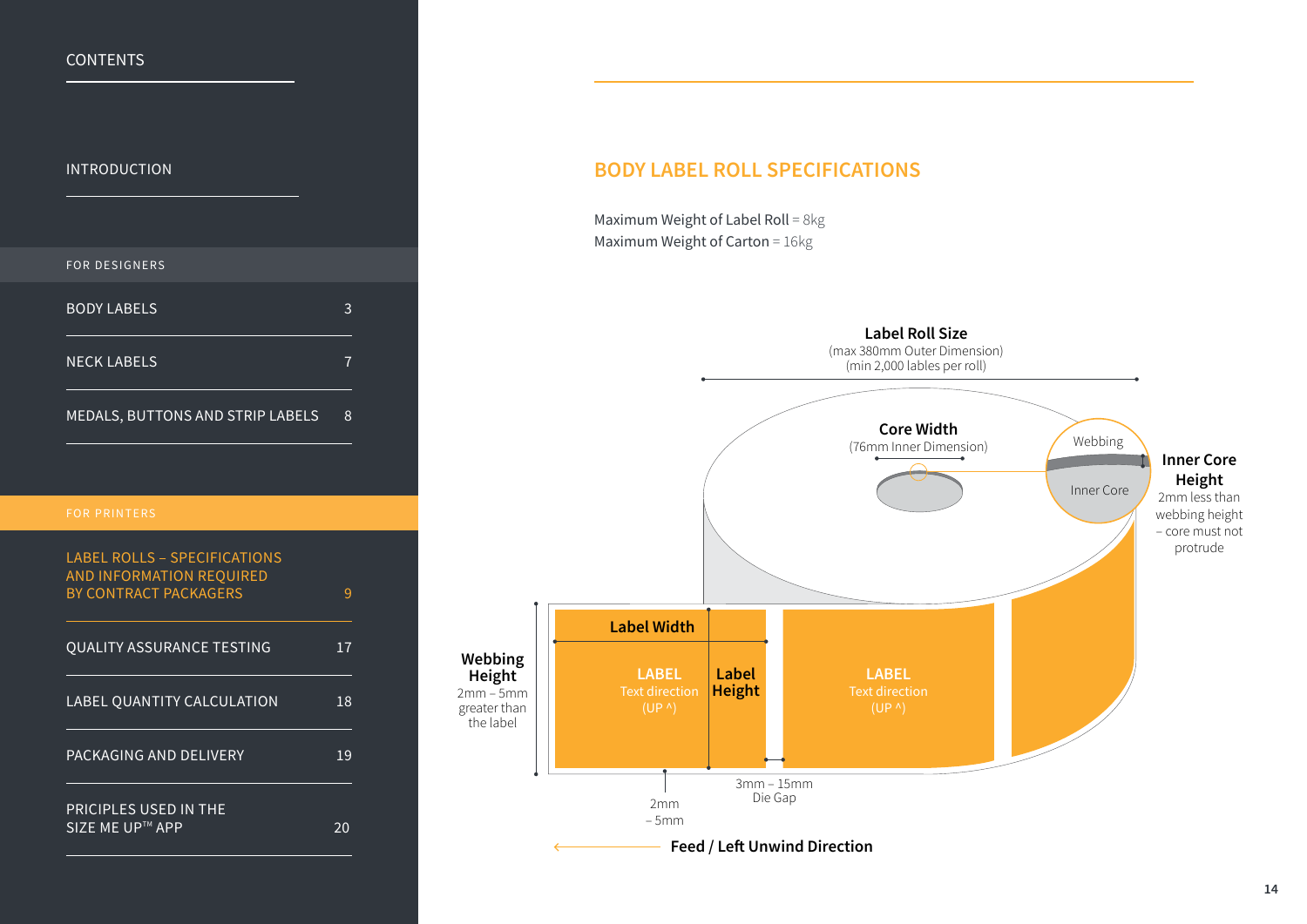[INTRODUCTION](#page-1-0)

| <b>FOR DESIGNERS</b>                                     |    |  |
|----------------------------------------------------------|----|--|
| <b>BODY LABELS</b>                                       | 3  |  |
| <b>NECK LABELS</b>                                       | 7  |  |
| MEDALS, BUTTONS AND STRIP LABELS                         | 8  |  |
|                                                          |    |  |
| <b>FOR PRINTERS</b>                                      |    |  |
| <b>LABEL ROLLS - SPECIFICATIONS</b>                      |    |  |
| AND INFORMATION REQUIRED<br><b>BY CONTRACT PACKAGERS</b> | 9  |  |
| <b>QUALITY ASSURANCE TESTING</b>                         | 17 |  |
| LABEL QUANTITY CALCULATION                               | 18 |  |
| PACKAGING AND DELIVERY                                   | 19 |  |
|                                                          |    |  |

#### **CLEAR LABEL BODY ROLL SPECIFICATIONS**

Maximum Weight of Label Roll = 8kg Maximum Weight of Carton = 16kg

Use a block of solid colour on body label (such as ink logo in a different colour to background) as a registration point for spotting in automated bottling lines.

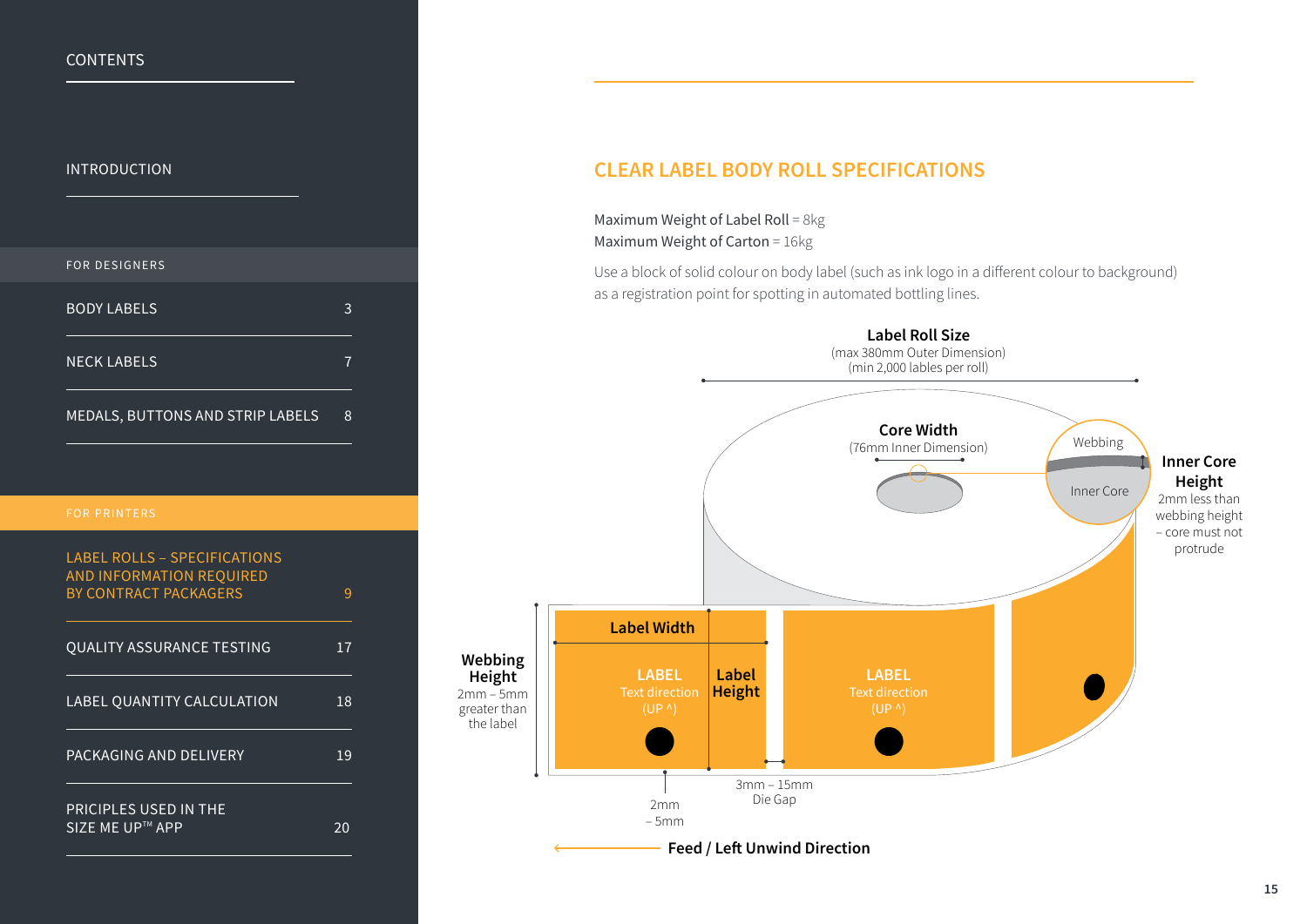<span id="page-15-0"></span>[INTRODUCTION](#page-1-0)

| <b>!!\! !\♡</b> DVU ! IVI\                                                                             |    |  |
|--------------------------------------------------------------------------------------------------------|----|--|
|                                                                                                        |    |  |
| <b>FOR DESIGNERS</b>                                                                                   |    |  |
| <b>BODY LABELS</b>                                                                                     | 3  |  |
| <b>NECK LABELS</b>                                                                                     | 7  |  |
| MEDALS, BUTTONS AND STRIP LABELS                                                                       | 8  |  |
|                                                                                                        |    |  |
| <b>FOR PRINTERS</b>                                                                                    |    |  |
| <b>LABEL ROLLS - SPECIFICATIONS</b><br><b>AND INFORMATION REQUIRED</b><br><b>BY CONTRACT PACKAGERS</b> | 9  |  |
| <b>QUALITY ASSURANCE TESTING</b>                                                                       | 17 |  |
| LABEL QUANTITY CALCULATION                                                                             | 18 |  |
| PACKAGING AND DELIVERY                                                                                 | 19 |  |
| PRICIPLES USED IN THE<br>SIZE ME UP™ APP                                                               | 20 |  |

#### **NECK LABEL ROLL SPECIFICATIONS**

Maximum Weight of Label Roll = 8kg Maximum Weight of Carton = 16kg

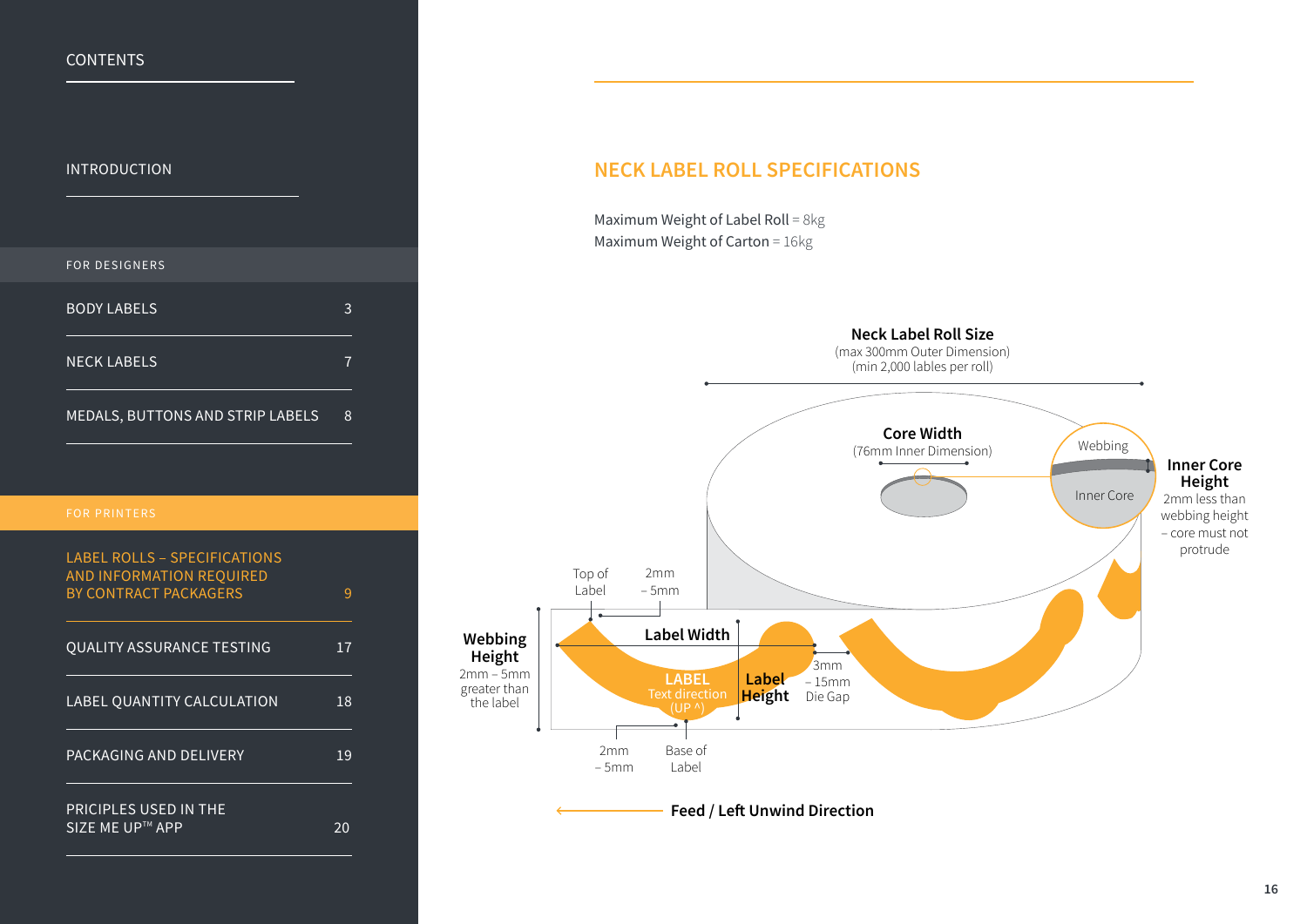#### <span id="page-16-0"></span>[INTRODUCTION](#page-1-0)

# [BODY LABELS](#page-2-0) 3 [NECK LABELS](#page-6-0) 7 [MEDALS, BUTTONS AND STRIP LABELS 8](#page-7-0) [LABEL ROLLS – SPECIFICATIONS](#page-8-0)  [AND INFORMATION REQUIRED](#page-8-0)  [BY CONTRACT PACKAGERS 9](#page-8-0) QUALITY ASSURANCE TESTING 17 [LABEL QUANTITY CALCULATION 18](#page-17-0) [PACKAGING AND DELIVERY 19](#page-18-0) [PRICIPLES USED IN THE](#page-19-0)  SIZE ME UP™ APP 20 [FOR DESIGNERS](#page-2-0)

# **QUALITY ASSURANCE TESTING**

#### **SCUFF AND RUB**

- Labels must pass a scuff test of 2,000 rubs using 1.8kg load with cardboard divider or carton board as the test strip. For method refer to Australian Standard AS2313.4.3-2006 Printing properties – determining abrasive resistance.
- Labels must pass bottle on bottle (label to label) rub test where labels must not scuff. This is to ensure that labels will not be compromised when travelling along the bottling line and during transportation in cartons with no dividers.
- Labels must pass an adhesive tape peel test (refer FTM21-FINAT Test Method No 21 ink adhesion) where neither ink nor varnish lifts from the label when pressing adhesive tape on to the label surface then removing it.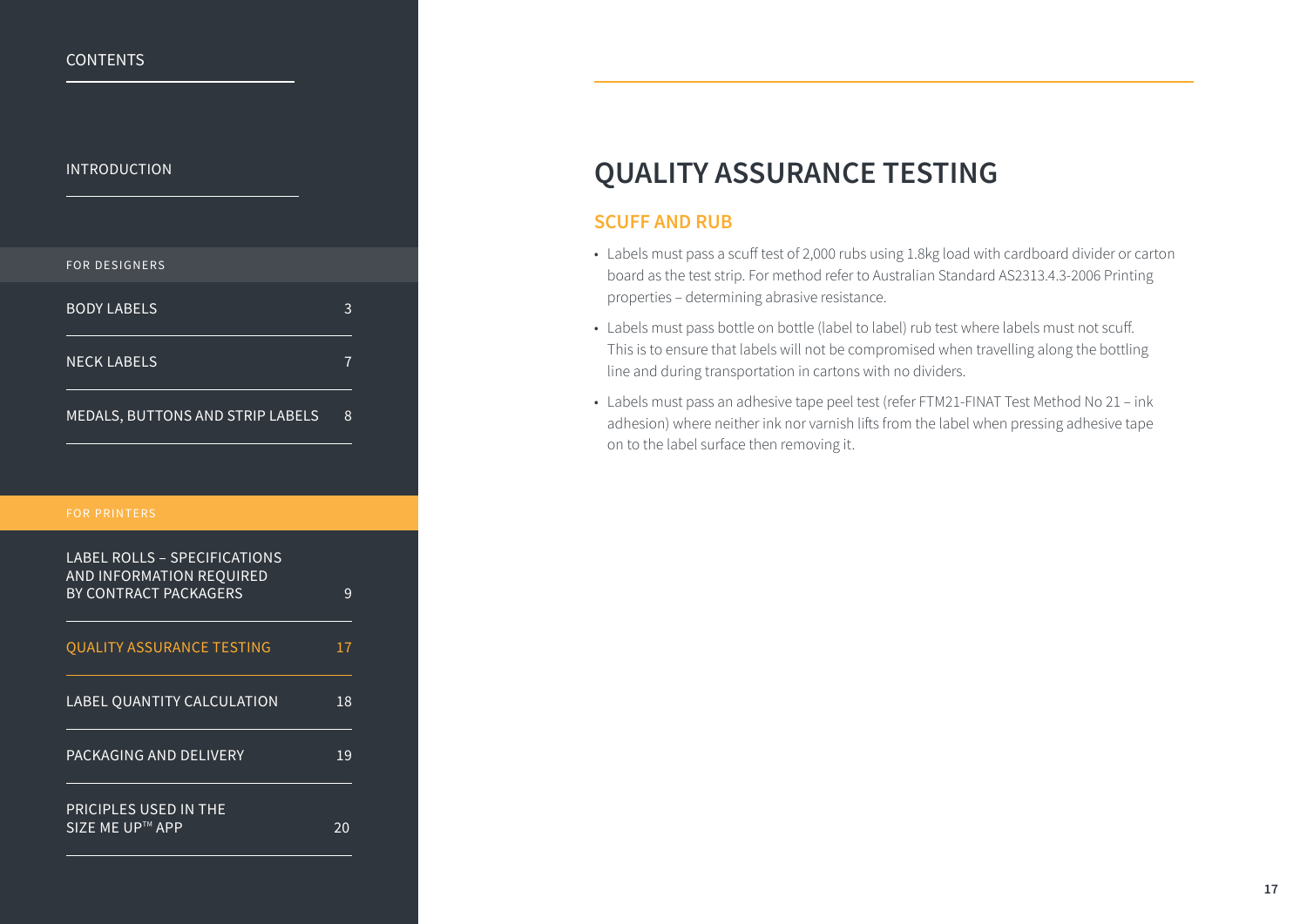<span id="page-17-0"></span>[INTRODUCTION](#page-1-0)

| <b>FOR DESIGNERS</b>                                                                     |    |  |
|------------------------------------------------------------------------------------------|----|--|
| <b>BODY LABELS</b>                                                                       | 3  |  |
| <b>NECK LABELS</b>                                                                       | 7  |  |
| MEDALS, BUTTONS AND STRIP LABELS                                                         | 8  |  |
|                                                                                          |    |  |
| <b>FOR PRINTERS</b>                                                                      |    |  |
| <b>LABEL ROLLS - SPECIFICATIONS</b><br>AND INFORMATION REQUIRED<br>BY CONTRACT PACKAGERS | 9  |  |
| <b>QUALITY ASSURANCE TESTING</b>                                                         | 17 |  |
| LABEL QUANTITY CALCULATION                                                               | 18 |  |
| PACKAGING AND DELIVERY                                                                   | 19 |  |
| PRICIPLES USED IN THE<br>SIZE ME UP™ APP                                                 | 20 |  |

# **LABEL QUANTITY CALCULATION**

An additional 100 sets of labels should be provided to cover expected set up requirements. This table shows minimum number of labels of each kind required based on bottling run size.

| <b>BOTTLING RUN (DOZ)</b> | <b>NO. OF LABELS REQUIRED (PER DOZ)</b> |
|---------------------------|-----------------------------------------|
| $0 - 500$                 | 13 labels                               |
| $501 - 1999$              | 12.5 labels                             |
| $2000 - 2999$             | 12.2 labels                             |
| $3000 - 3999$             | 12.2 labels                             |
| $4000 - 4999$             | 12.13 labels                            |
| 5000 plus                 | 12.1 labels                             |

e.g. 5000 x 12.1 = 60,500 labels for a 5000 x 12 pack run size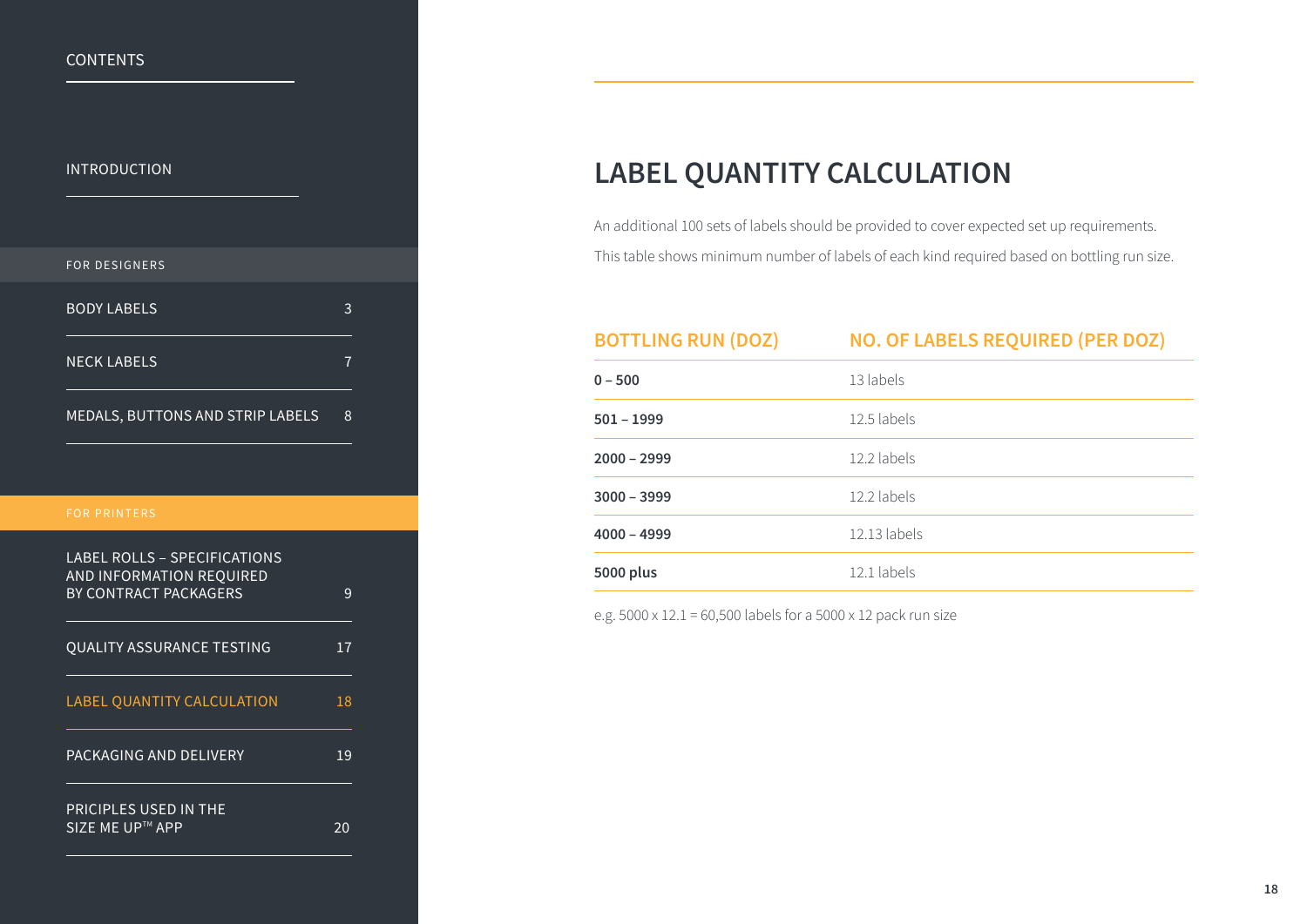#### <span id="page-18-0"></span>[INTRODUCTION](#page-1-0)

| <b>FOR DESIGNERS</b>                                                                            |    |  |
|-------------------------------------------------------------------------------------------------|----|--|
| <b>BODY LABELS</b>                                                                              | 3  |  |
| <b>NECK LABELS</b>                                                                              | 7  |  |
| MEDALS, BUTTONS AND STRIP LABELS                                                                | 8  |  |
|                                                                                                 |    |  |
| <b>FOR PRINTERS</b>                                                                             |    |  |
| <b>LABEL ROLLS - SPECIFICATIONS</b><br><b>AND INFORMATION REQUIRED</b><br>BY CONTRACT PACKAGERS | 9  |  |
| <b>QUALITY ASSURANCE TESTING</b>                                                                | 17 |  |
| LABEL QUANTITY CALCULATION                                                                      | 18 |  |
| PACKAGING AND DELIVERY                                                                          | 19 |  |
| PRICIPLES USED IN THE<br>SIZE ME UP™ APP                                                        | 20 |  |

### **PACKAGING AND DELIVERY**

Label rolls should be carefully wrapped and packed to protect them from damage during transit. Goods must not be stacked on top of label cartons. Storage conditions should be carefully monitored to ensure labels arrive in good condition ready to be used. Each carton should be identified with:

#### Customer name

Quantity of labels supplied showing vintage, brand

Barcode